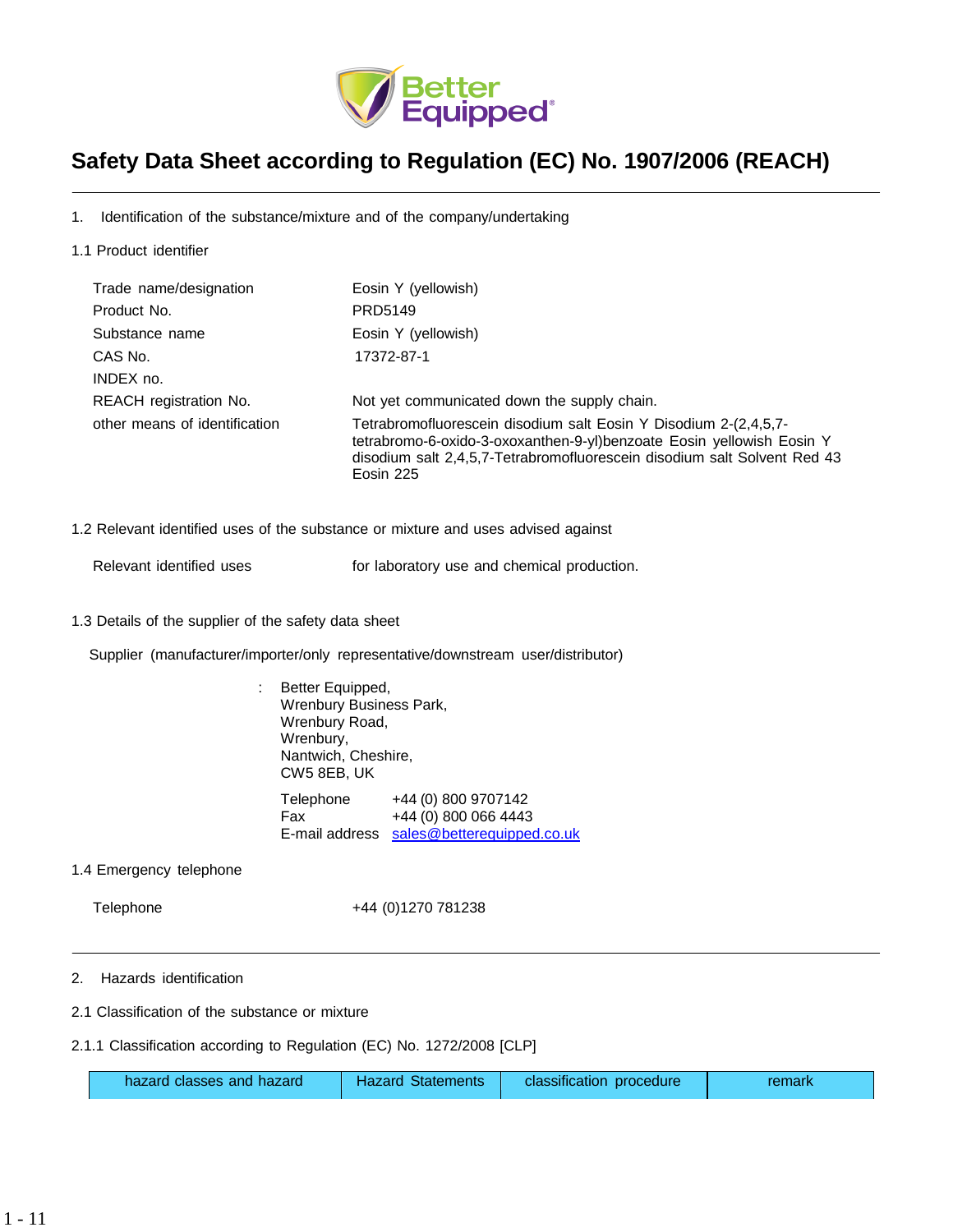| categories                            |           |  |
|---------------------------------------|-----------|--|
| —<br>category<br>Eve irritation,<br>- | പറ+ല<br>I |  |

# 2.1.2 Classification according to Directive 67/548/EEC or 1999/45/EC

| Hazard symbols: | R-phrases  |
|-----------------|------------|
| ΙXί             | <b>R36</b> |

2.2 Label elements

2.2.1 Labelling according to Regulation (EC) No. 1272/2008 [CLP]



Signal word Warning

| Hazard<br>Statements |                                             |
|----------------------|---------------------------------------------|
| H319                 | eve irritation.<br>serious<br><b>Jauses</b> |

# Precautionary statements

| P280           | Wear protective gloves/protective clothing/eye protection/face protection.  |
|----------------|-----------------------------------------------------------------------------|
| P305+P351+P338 | IF IN EYES: Rinse cautiously with water for several minutes. Remove contact |
|                | lenses, if present and easy to do. Continue rinsing.                        |

# 2.2.2 Labelling (67/548/EEC or 1999/45/EC)

Hazard symbols:

Xi

R-phrases

|  | R36<br>liri | eves<br>- 11111111 |
|--|-------------|--------------------|
|--|-------------|--------------------|

S-phrases

| <b>S22</b> | IDo not breathe dust.                                                                            |
|------------|--------------------------------------------------------------------------------------------------|
| <b>S26</b> | In case of contact with eyes, rinse immediately with plenty of water and seek<br>medical advice. |

# 2.3 Other hazards

SVHC No. 2006. In the set of the set of the set of the set of the set of the set of the set of the set of the set of the set of the set of the set of the set of the set of the set of the set of the set of the set of the se

3. Composition/ Information on ingredients

Molecular formula C20H6Br4Na2O5 Molecular weight (g/mol) 691.86 g/mol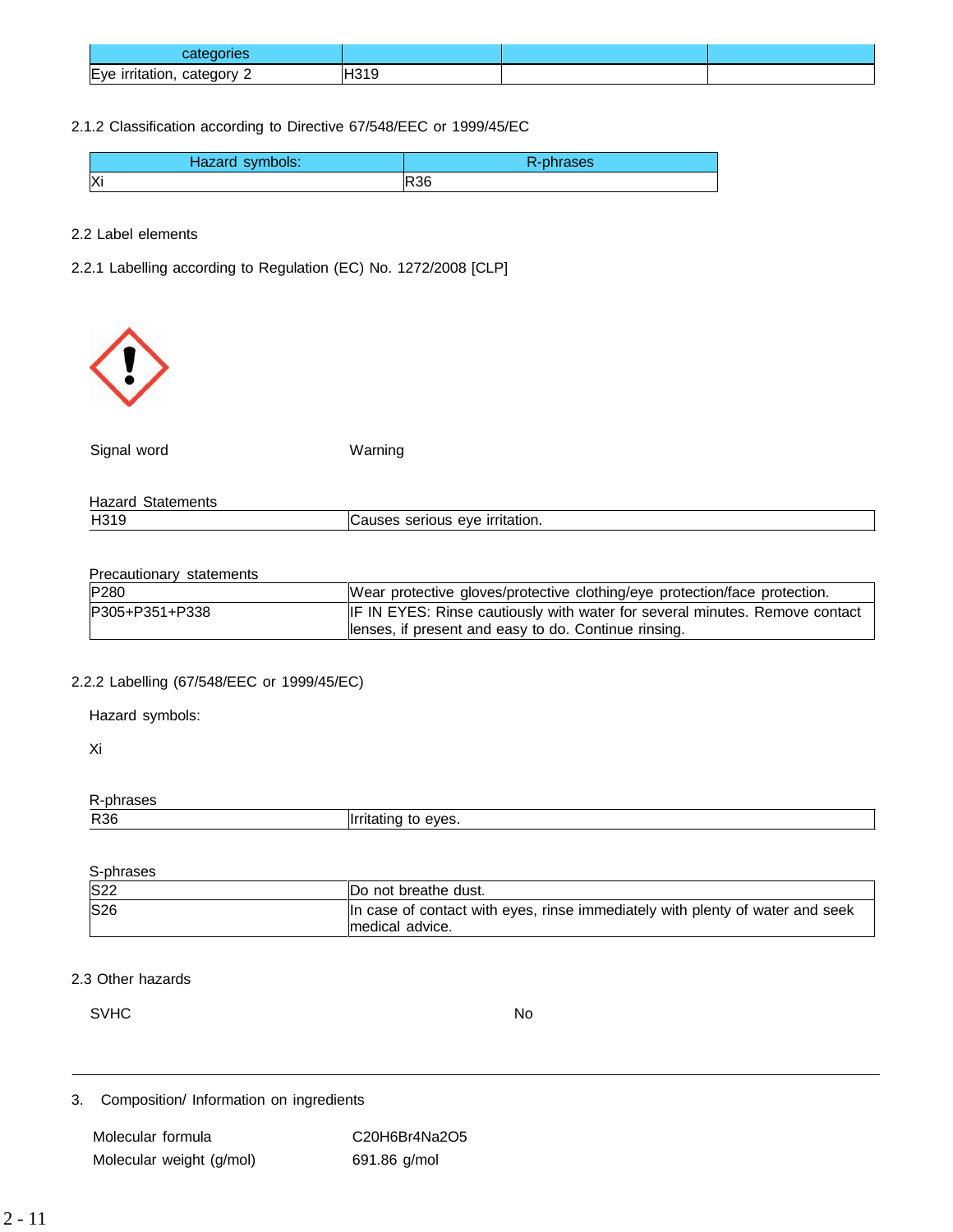## 4. First-aid measures

## 4.1 General information

When in doubt or if symptoms are observed, get medical advice. If unconscious place in recovery position and seek medical advice. Never give anything by mouth to an unconscious person or a person with cramps. Change contaminated, saturated clothing. Do not leave affected person unattended.

#### 4.2 After inhalation

Remove casualty to fresh air and keep warm and at rest. If breathing is irregular or stopped, administer artificial respiration. In case of respiratory tract irritation, consult a physician.

#### 4.3 In case of skin contact

After contact with skin, wash immediately with plenty of water and soap. Remove contaminated, saturated clothing immediately. In case of skin reactions, consult a physician.

## 4.4 After eye contact

In case of contact with eyes flush immediately with plenty of flowing water for 10 to 15 minutes holding eyelids apart and consult an ophthalmologist. Protect uninjured eye. Remove contact lenses, if present and easy to do. Continue rinsing.

#### 4.5 After ingestion

If accidentally swallowed rinse the mouth with plenty of water (only if the person is conscious) and obtain immediate medical attention. Do not induce vomiting. Give nothing to eat or drink.

## 4.6 Self-protection of the first aider

First aider: Pay attention to self-protection!

## 4.7 Information to physician:

| Symptoms  | No data available |
|-----------|-------------------|
| Hazards   | No data available |
| Treatment | No data available |

## 5. Firefighting measures

#### 5.1 Suitable extinguishing media

The product itself does not burn. Co-ordinate fire-fighting measures to the fire surroundings.

## 5.2 Extinguishing media which must not be used for safety reasons: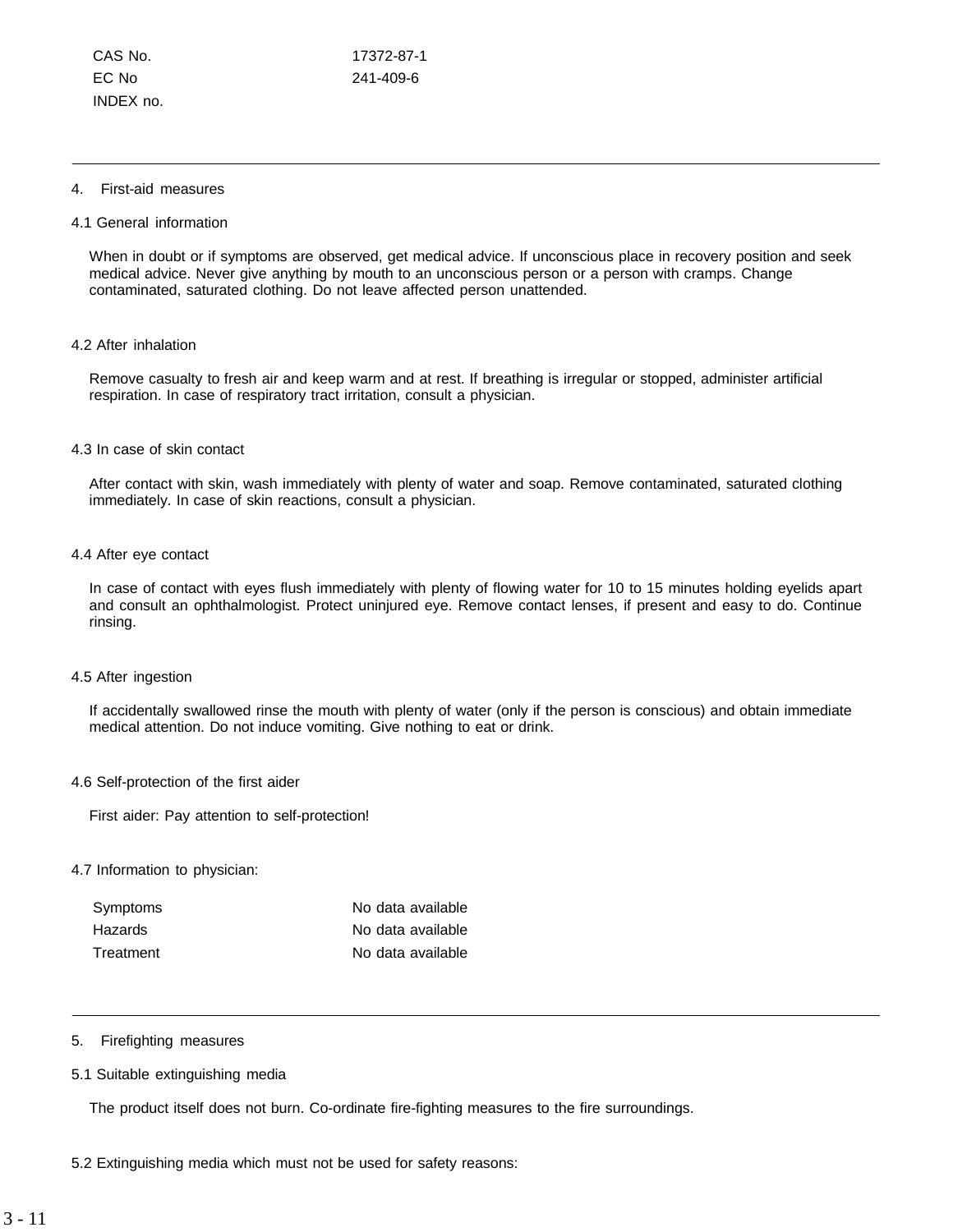5.3 Special hazards arising from the substance or mixture

In case of fire may be liberated: Carbon dioxide (CO2) Carbon monoxide Hydrogen bromide (HBr) Nitrogen oxides (NOx) Sulphur oxides

5.4 Advice for firefighters

DO NOT fight fire when fire reaches explosives. In case of fire: Wear self-contained breathing apparatus.

5.5 Additional information

Do not allow run-off from fire-fighting to enter drains or water courses. Do not inhale explosion and combustion gases. Use caution when applying carbon dioxide in confined spaces. Carbon dioxide can displace oxygen. Use water spray jet to protect personnel and to cool endangered containers.

- 6. Accidental release measures
- 6.1 Personal precautions, protective equipment and emergency procedures

Avoid generation of dust. Do not breathe dust. Provide adequate ventilation. Use personal protection equipment.

6.2 Environmental precautions

Do not allow to enter into soil/subsoil. Do not allow to enter into surface water or drains.

6.3 Methods and material for containment and cleaning up

Spilled product must never be returned to the original container for recycling. Clean contaminated objects and areas thoroughly observing environmental regulations. Collect in closed and suitable containers for disposal.

6.4 Additional information

Clear spills immediately.

#### 7. Handling and storage

7.1 Precautions for safe handling

Avoid: Inhalation. Avoid contact with skin and eyes. Use extractor hood (laboratory). If handled uncovered, arrangements with local exhaust ventilation have to be used. If local exhaust ventilation is not possible or not sufficient, the entire working area must be ventilated by technical means. Protect from moisture.

7.2 Conditions for safe storage, including any incompatibilities

storage temperature 15-25°C

Keep container tightly closed in a cool, well-ventilated place.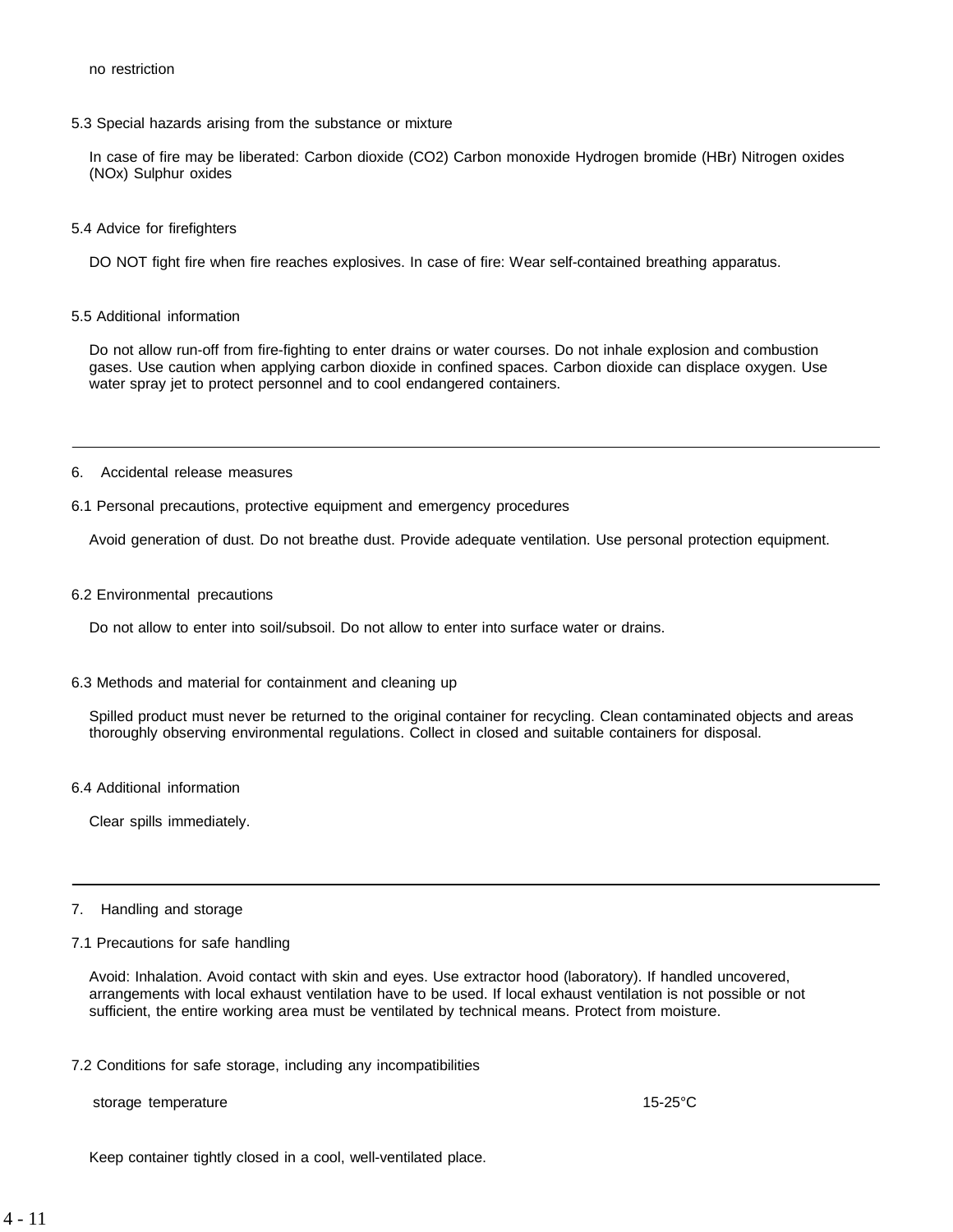## 7.3 Specific end use(s)

No data available

## 8. Exposure controls / Personal protection

#### 8.1 Control parameters

Does not contain substances above concentration limits fixing an occupational exposure limit.

## 8.2 Appropriate engineering controls

Technical measures and the application of suitable work processes have priority over personal protection equipment. If handled uncovered, arrangements with local exhaust ventilation have to be used.

#### 8.3 Personal protective equipment

Wear suitable protective clothing. When handling with chemical substances, protective clothing with CE-labels including the four control digits must be worn.

## 8.3.1 Eye / face protection

Eye glasses with side protection DIN-/EN-Norms: DIN EN 166

#### 8.3.2 Skin protection

When handling with chemical substances, protective gloves must be worn with the CE-label including the four control digits. Recommended glove articles DIN-/EN-Norms: DIN EN 374 In the case of wanting to use the gloves again, clean them before taking off and air them well.

| By short-term hand contact               |                         |
|------------------------------------------|-------------------------|
| Suitable material:                       | NBR (Nitrile rubber)    |
| Thickness of the glove material          | $0.12 \, \text{mm}$     |
| Breakthrough time (maximum wearing time) | >480 min                |
| Recommended glove articles               | VWR 112-0998            |
| By long-term hand contact                |                         |
| Suitable material:                       | NBR (Nitrile rubber)    |
| Thickness of the glove material          | $0.38$ mm               |
| Breakthrough time (maximum wearing time) | $>480$ min              |
| Recommended glove articles               | VWR 112-3717 / 112-1381 |

#### 8.3.3 Protective clothing

Wash hands before breaks and after work. Avoid contact with skin and eyes. When using do not eat, drink or smoke. Provide eye shower and label its location conspicuously.

#### 8.3.4 Respiratory protection

Respiratory protection necessary at: aerosol or mist formation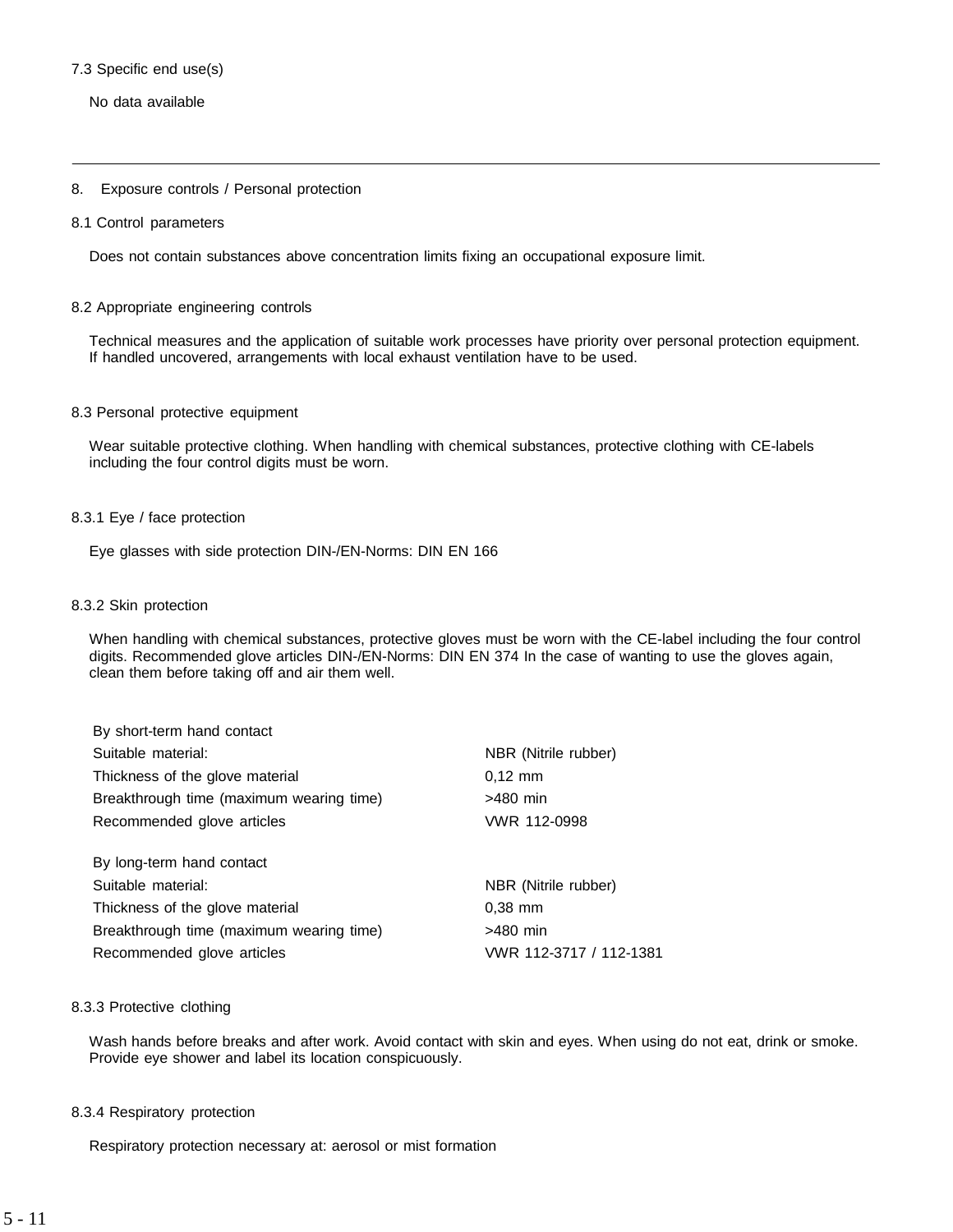Suitable respiratory protection apparatus: Filtering Half-face mask (DIN EN 149) Recommendation VWR 111-0451 Suitable material: P3 Recommendation No data available

# 8.4 Additional information

Wash hands before breaks and after work. Avoid contact with skin and eyes. When using do not eat, drink or smoke. Provide eye shower and label its location conspicuously.

# 9. Physical and chemical properties

9.1 Information on basic physical and chemical properties

| (a) Appearance                                   |                   |
|--------------------------------------------------|-------------------|
| Physical state                                   | solid             |
| Colour                                           | red               |
| (b) Odour                                        | No data available |
| (c) Odour threshold                              | No data available |
| Safety relevant basic data                       |                   |
| $(d)$ pH                                         | No data available |
| (e) Melting point/freezing point                 | 295 to 296 °C     |
| (f) Initial boiling point and boiling range      | No data available |
| (g) Flash point                                  | No data available |
| (h) Evaporation rate                             | No data available |
| (i) Flammability (solid, gas)                    | not applicable    |
| (j) Upper/lower flammability or explosive limits |                   |
| Lower explosion limit (Vol-%)                    | No data available |
| Upper explosion limit (Vol-%)                    | No data available |
| (k) Vapour pressure                              | No data available |
| (I) Vapour density                               | No data available |
| (m) Relative density                             | No data available |
| (n) Solubility(ies)                              |                   |
| Water solubility (g/l)                           | No data available |
| at °C:                                           |                   |
| Soluble (g/l) in                                 | No data available |
| (o) Partition coefficient: n-octanol/water       | 6.92              |
| (p) Auto-ignition temperature                    | No data available |
| (q) Decomposition temperature                    | No data available |
| (r) Viscosity                                    |                   |
| Kinematic viscosity                              | No data available |
| Dynamic viscosity                                | No data available |
| (s) Explosive properties                         | not applicable    |
| (t) Oxidising properties                         | not applicable    |
| 9.2 Other information                            |                   |
| <b>Bulk density</b>                              | No data available |
| refraction index                                 | No data available |

dissociation constant and available constant and available constant and available Surface tension and a set of the Surface tension and available number of the No data available Henry constant **No data available**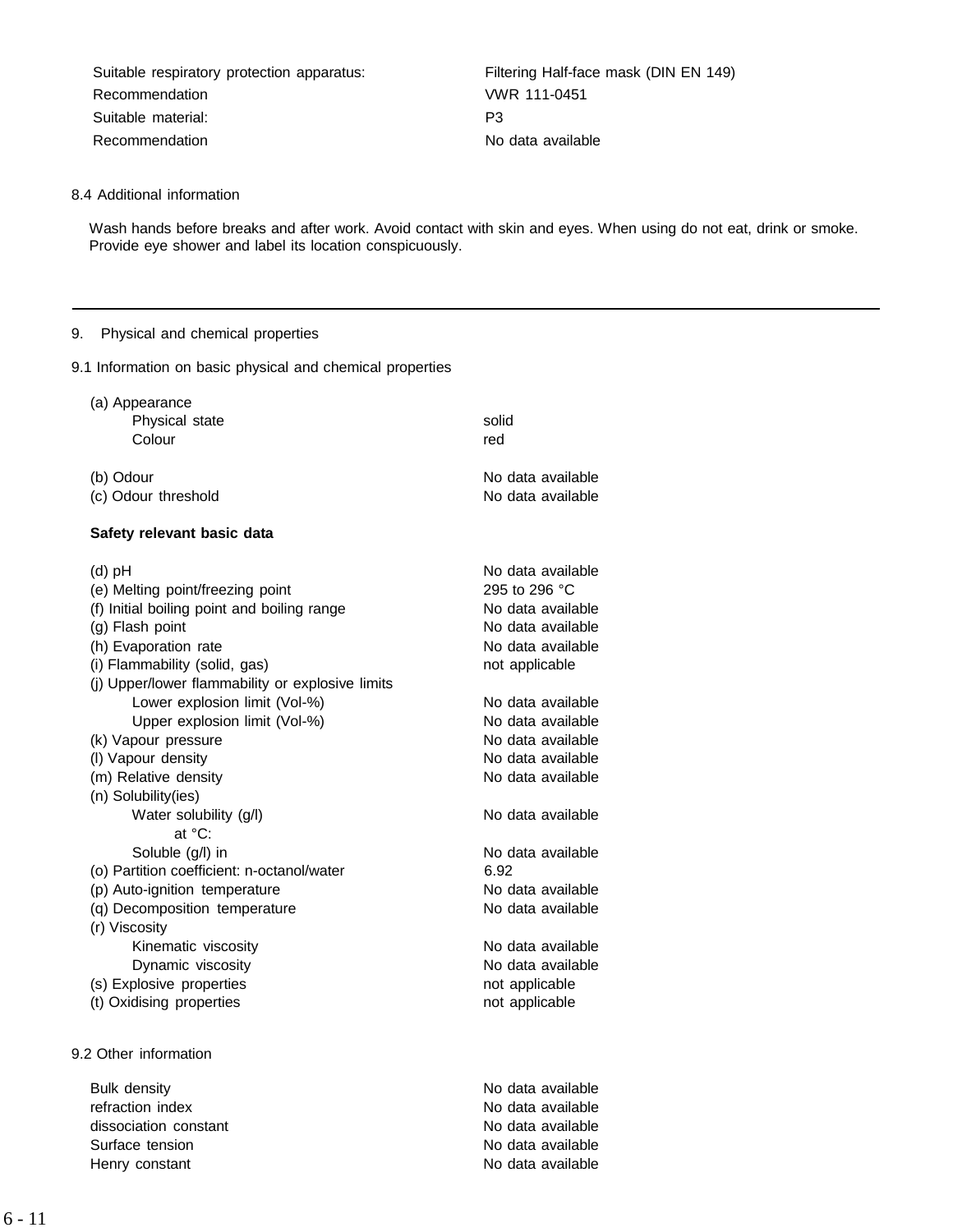- 10. Stability and reactivity
- 10.1 Reactivity

No data available

10.2 Chemical stability

No data available

10.3 Possibility of hazardous reactions

No data available

10.4 Conditions to avoid

No data available

10.5 Incompatible materials

No data available

10.6 Hazardous decomposition products

No data available

10.7 Additional information

No data available

# 11. Toxicological information

# 11.1 Information on toxicological effects

# **Acute effects**

| Acute oral toxicity   |                       |
|-----------------------|-----------------------|
| Effective dose        | LD50: Min. 2000 mg/kg |
| species:              | rat                   |
| Exposure time         |                       |
| remark                |                       |
| source                | Merck KGaA            |
|                       |                       |
| Acute dermal toxicity |                       |
| Effective dose        | No data available     |
| species:              | No data available     |
| Exposure time         |                       |
| remark                |                       |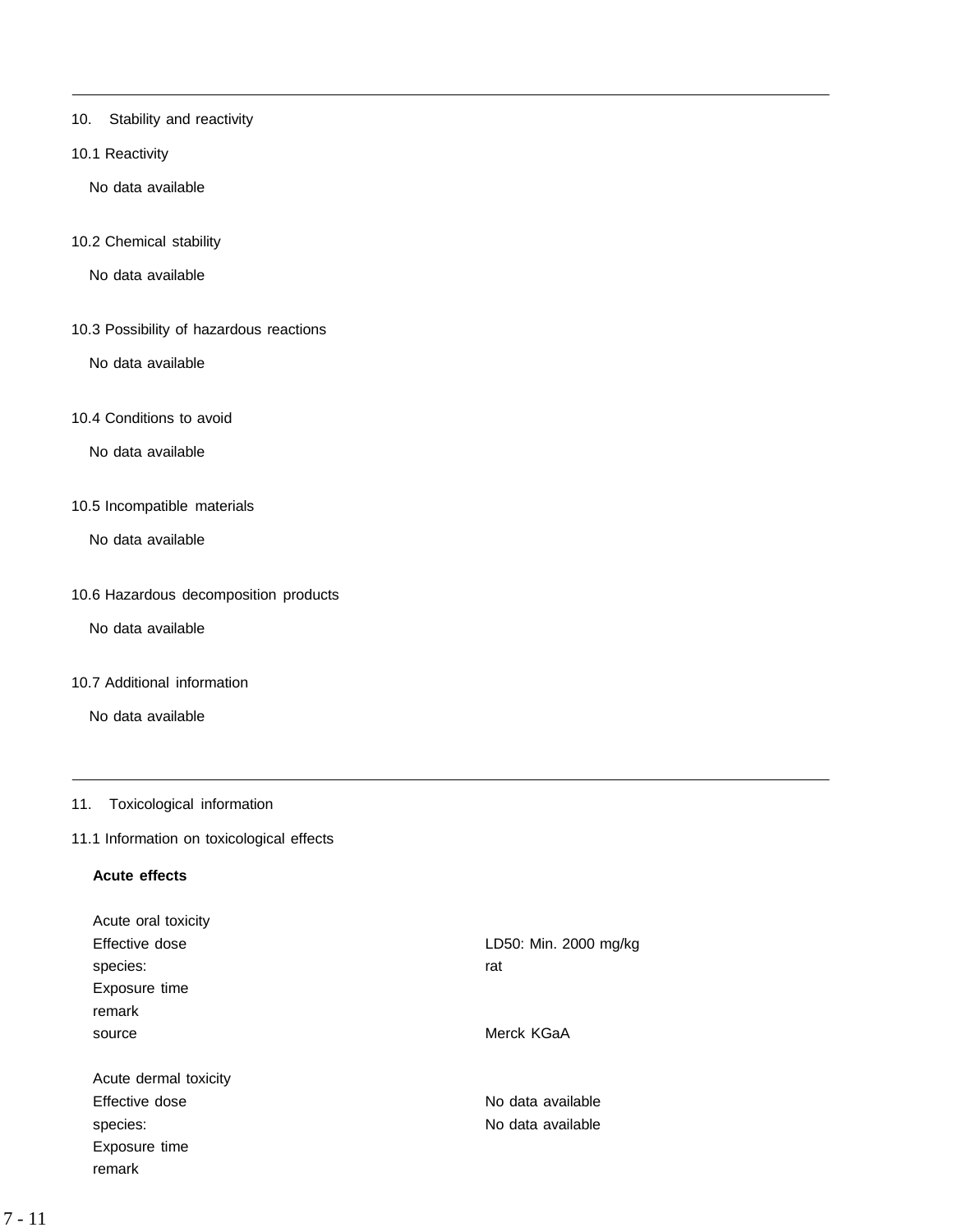Acute inhalation toxicity Effective dose No data available species: No data available Exposure time remark source

# **Irritant and corrosive effects**

Primary irritation to the skin Exposure time species: Result

Irritation to eyes Exposure time species: Result

Irritation to respiratory tract Exposure time species: Result

# **Sensitisation**

| In case of skin contact | not sensitising. |
|-------------------------|------------------|
| After inhalation        | not sensitising. |

# **Specific target organ toxicity (single exposure)**

not relevant

# **Specific target organ toxicity (repeated exposure)**

not relevant

**CMR effects (carcinogenicity, mutagenicity and toxicity for reproduction)**

# **Carcinogenicity**

No indication of human carcinogenicity.

# **Germ cell mutagenicity/Genotoxicity**

No indications of human germ cell mutagenicity exist.

# **Reproductive toxicity**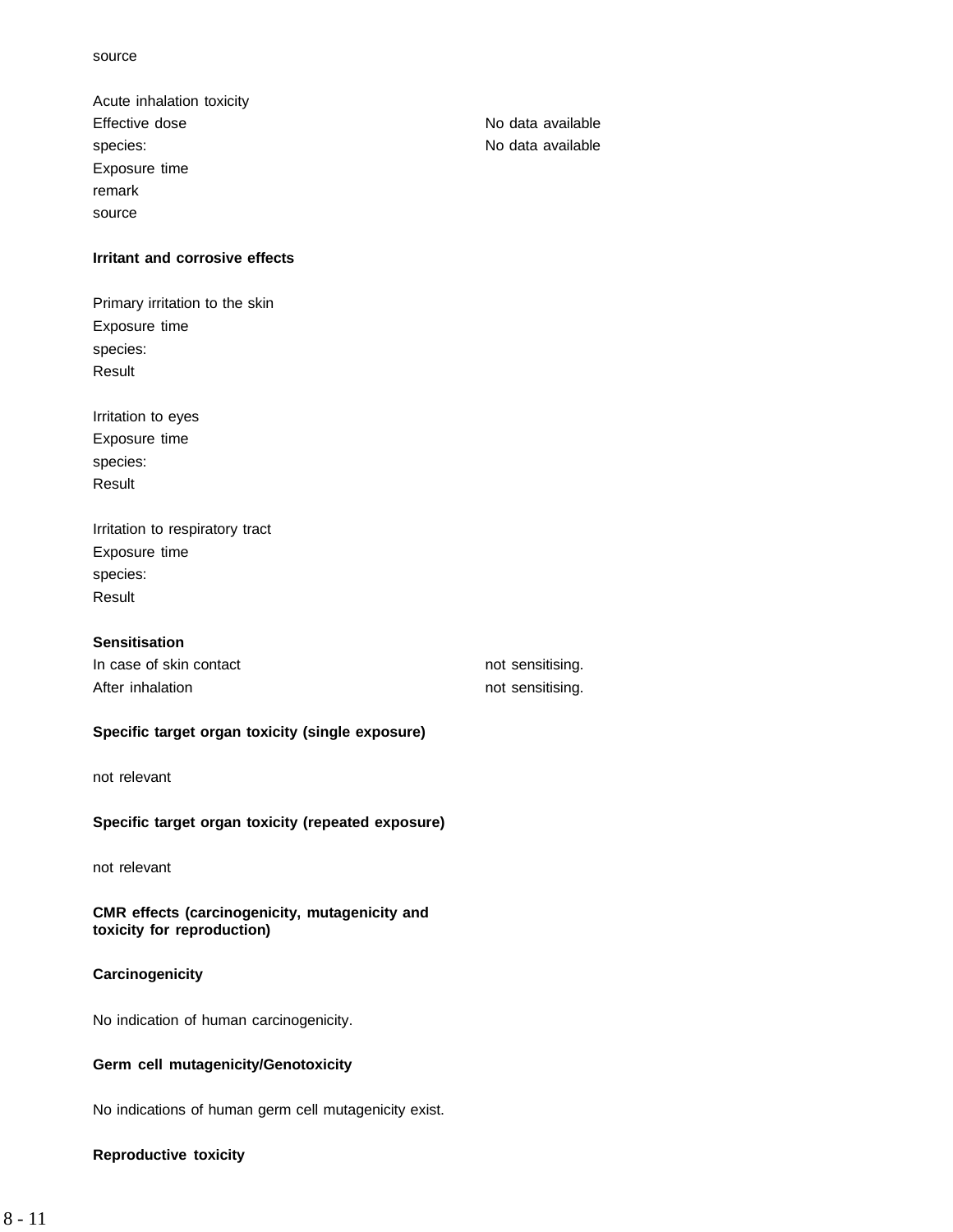No indications of human reproductive toxicity exist.

# **Aspiration hazard**

not relevant

# 11.2 Other adverse effects

No data available

# 11.3 Additional information

No data available

# 12. Ecological information

# 12.1 Ecotoxicity

| Acute (short-term) fish toxicity<br>LC50:<br><b>EC50</b><br>species:<br>Exposure time     | No data available |
|-------------------------------------------------------------------------------------------|-------------------|
| Chronic (long-term) fish toxicity<br>LC50:<br><b>EC50</b><br>species:<br>Exposure time    | No data available |
| Acute (short-term) daphnia toxicity<br>LC50:<br><b>EC50</b><br>species:<br>Exposure time  | No data available |
| Chronic (long-term) daphnia toxicity<br>LC50:<br><b>EC50</b><br>species:<br>Exposure time | No data available |
| Acute (short-term) algae toxicity<br>LC50:<br><b>EC50</b><br>species:<br>Exposure time    | No data available |
| Chronic (long-term) algae toxicity<br>LC50:<br><b>EC50</b><br>species:<br>Exposure time   | No data available |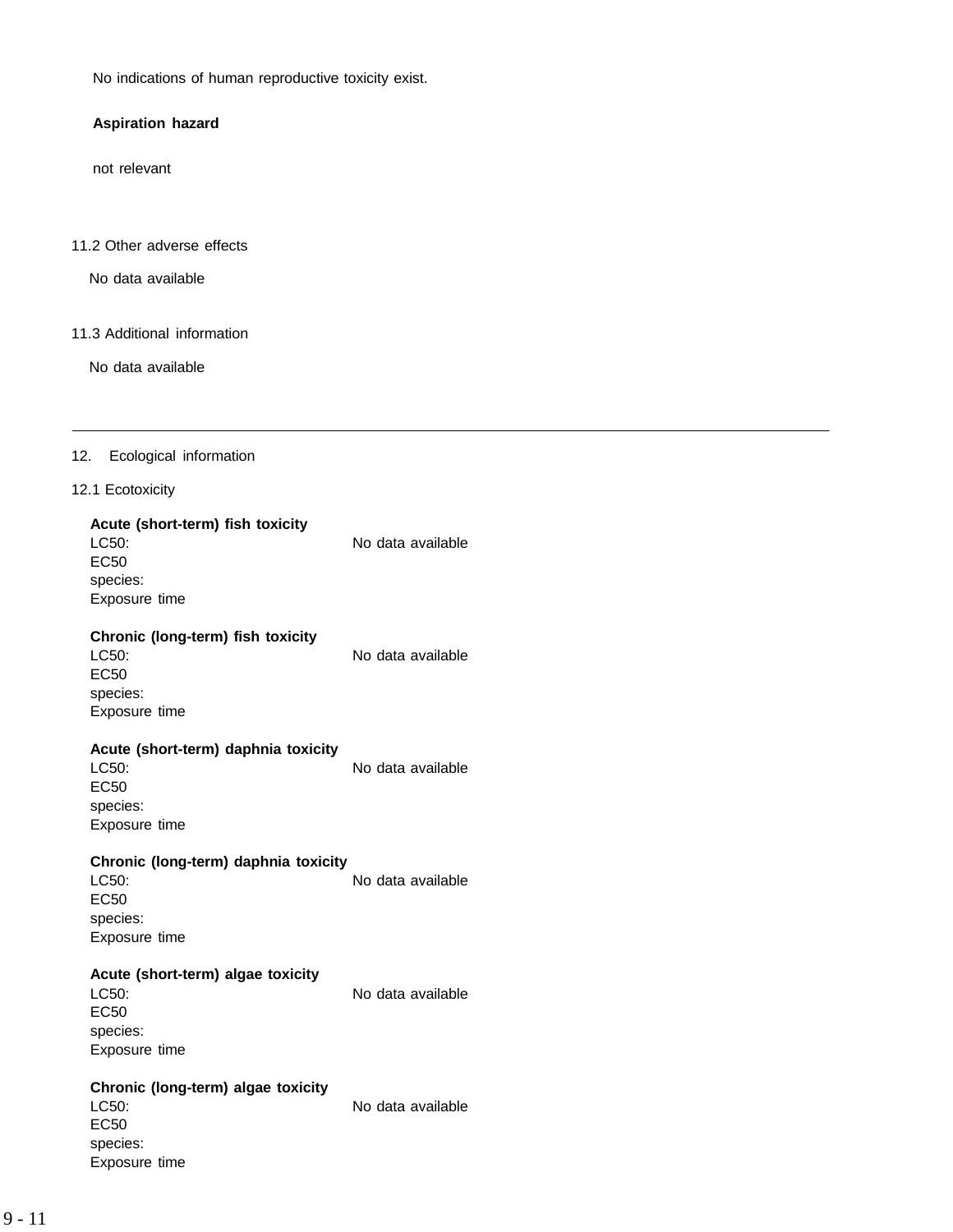# 12.2 Persistence and degradability

No data available

- 12.3 Bioaccumulative potential
	- (o) Partition coefficient: n-octanol/water 6.92
- 12.4 Mobility in soil

No data available

12.5 Results of PBT assessment

No data available

12.6 Other adverse effects

No data available

13. Disposal considerations

# 13.1 Waste treatment methods

# **Appropriate disposal / Product**

Dispose according to legislation. Consult the appropriate local waste disposal expert about waste disposal.

Waste code product No data available

**Appropriate disposal / Package**

13.2 Additional information

No data available

14. Transport information

14.1 Land transport (ADR/RID)

No dangerous good in sense of these transport regulations.

14.2 Sea transport (IMDG)

No dangerous good in sense of these transport regulations.

14.3 Air transport (ICAO-TI / IATA-DGR)